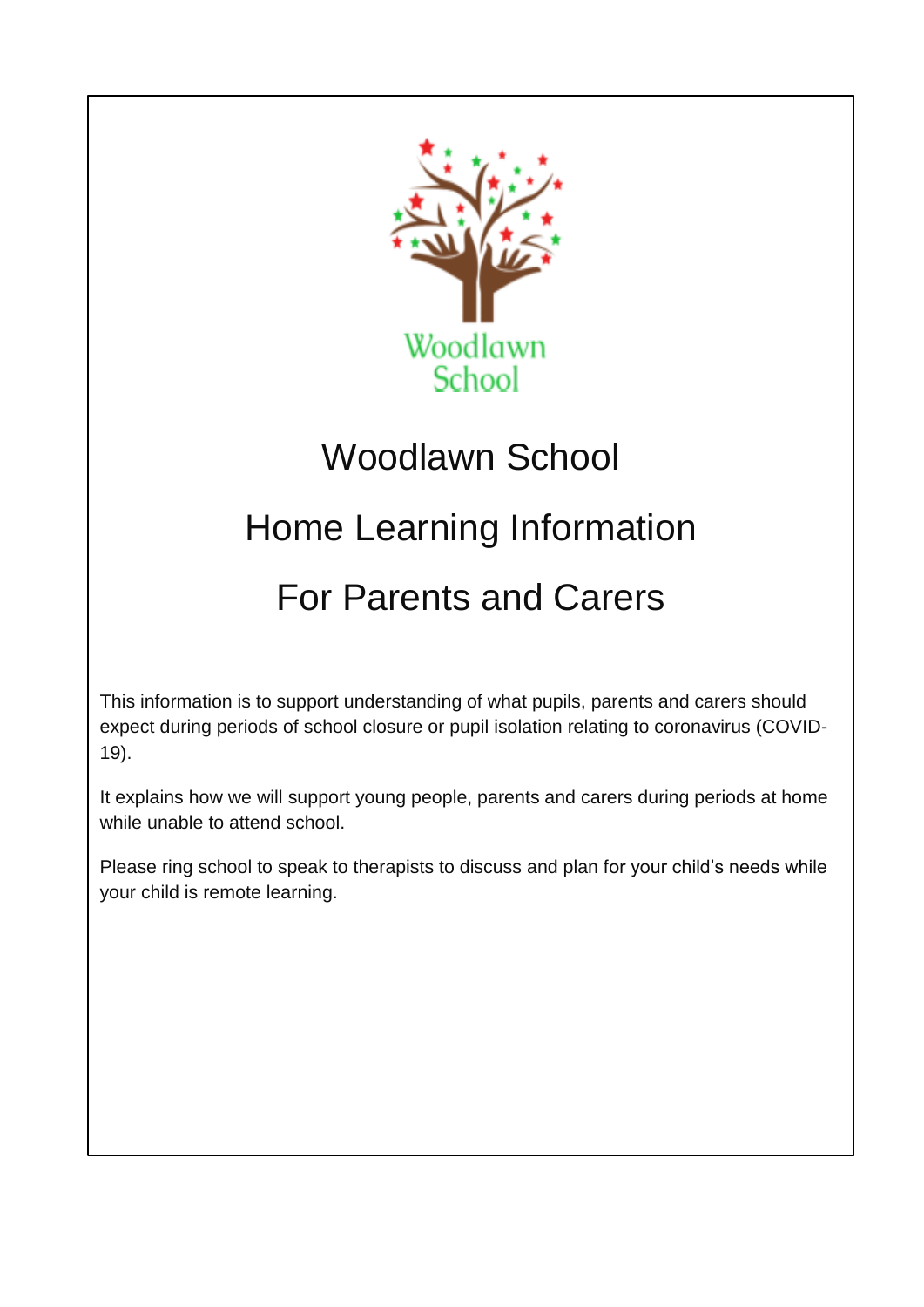# **Remote education provision: information for parents**

This information is intended to provide clarity and transparency to pupils and parents or carers about what to expect from remote education where national or local restrictions require individuals or groups to remain at home.

## **The remote curriculum: what is taught to pupils at home**

### **Your child will expect remote education the first day or two of being sent home.**

The class team will phone to explain the home learning activities and how to access them. They will discuss and identify if the family has access/ have accessed see saw or if hard copy resources are required. The class team will also use text to parents to communicate this information.

### **Following the first few days of remote education, your child be taught broadly the same curriculum as they would if they were in school.**

During the period of home learning we will deliver the following curriculum:

We teach the same curriculum remotely as we do in school wherever possible and appropriate. However, we have needed to make some adaptations in some subjects.

For example, we will simplify activities for home learning so that they are accessible at home and will provide additional resources to support e.g. videos.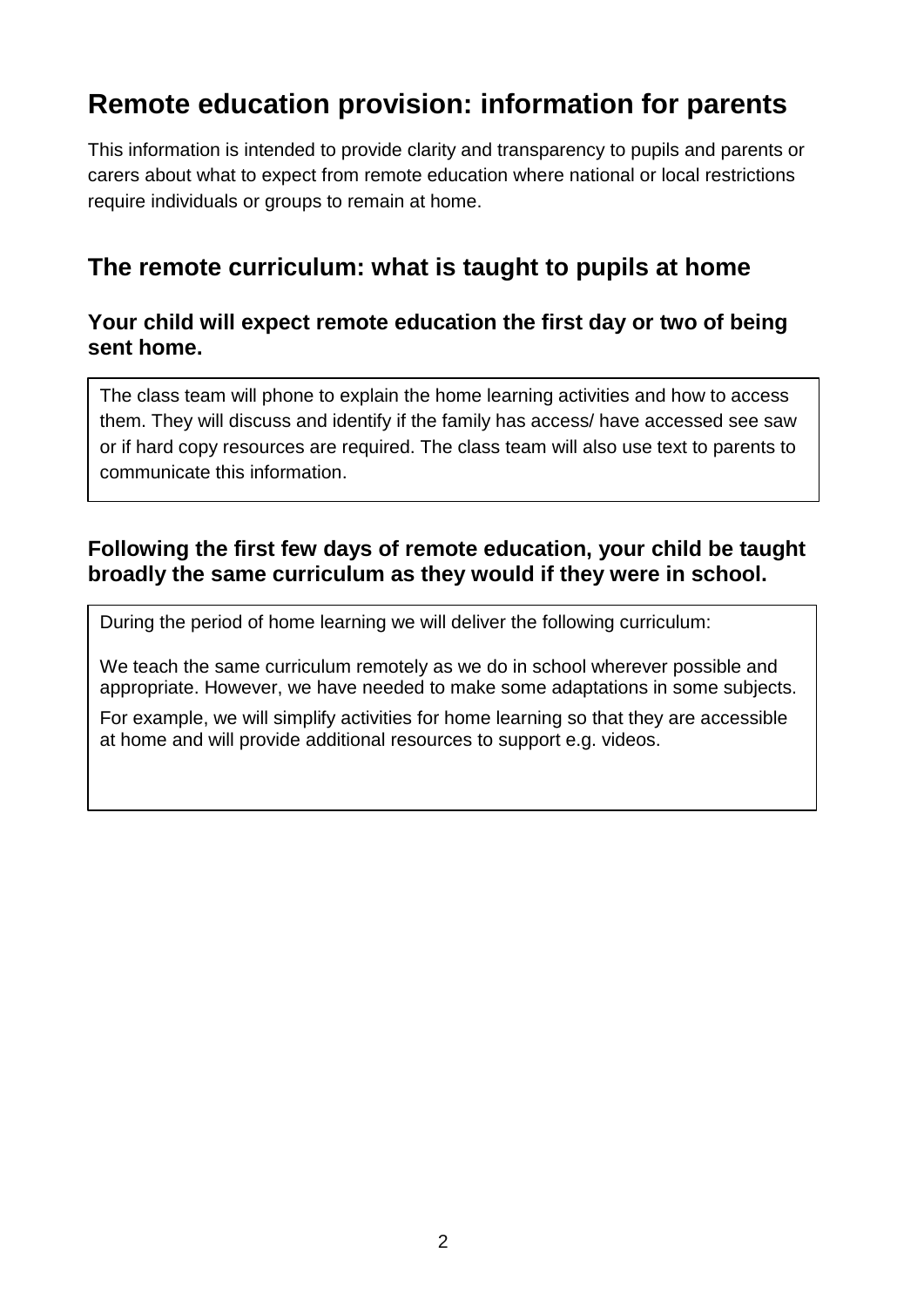## **Remote teaching and study time each day**

## **How much work will be set by the school each day?**

We will send the following work each day to support home learning:

| <b>Daily Work</b>                                                        | At least 4 lessons of work will be sent home daily.                                                                               |
|--------------------------------------------------------------------------|-----------------------------------------------------------------------------------------------------------------------------------|
|                                                                          | This will include:                                                                                                                |
|                                                                          | <b>Phonics</b>                                                                                                                    |
|                                                                          | English and Maths each day along with Foundation subjects<br>which are timetabled for the day e.g. Art/ Science/<br>Computing/RE. |
|                                                                          | These activities will be appropriate to the age and stage that<br>your child is currently working at.                             |
| <b>GCSE</b><br>coursework<br>English,<br>Maths,<br>Science,<br>Computing | Pupils will access direct teaching from teachers via google<br>classroom and see saw following the school timetable.              |

## **Accessing remote education**

### **How will your child access any online remote education we are providing?**

At Woodlawn School we use the following online tools:

- See saw
- Google Classroom
- Teams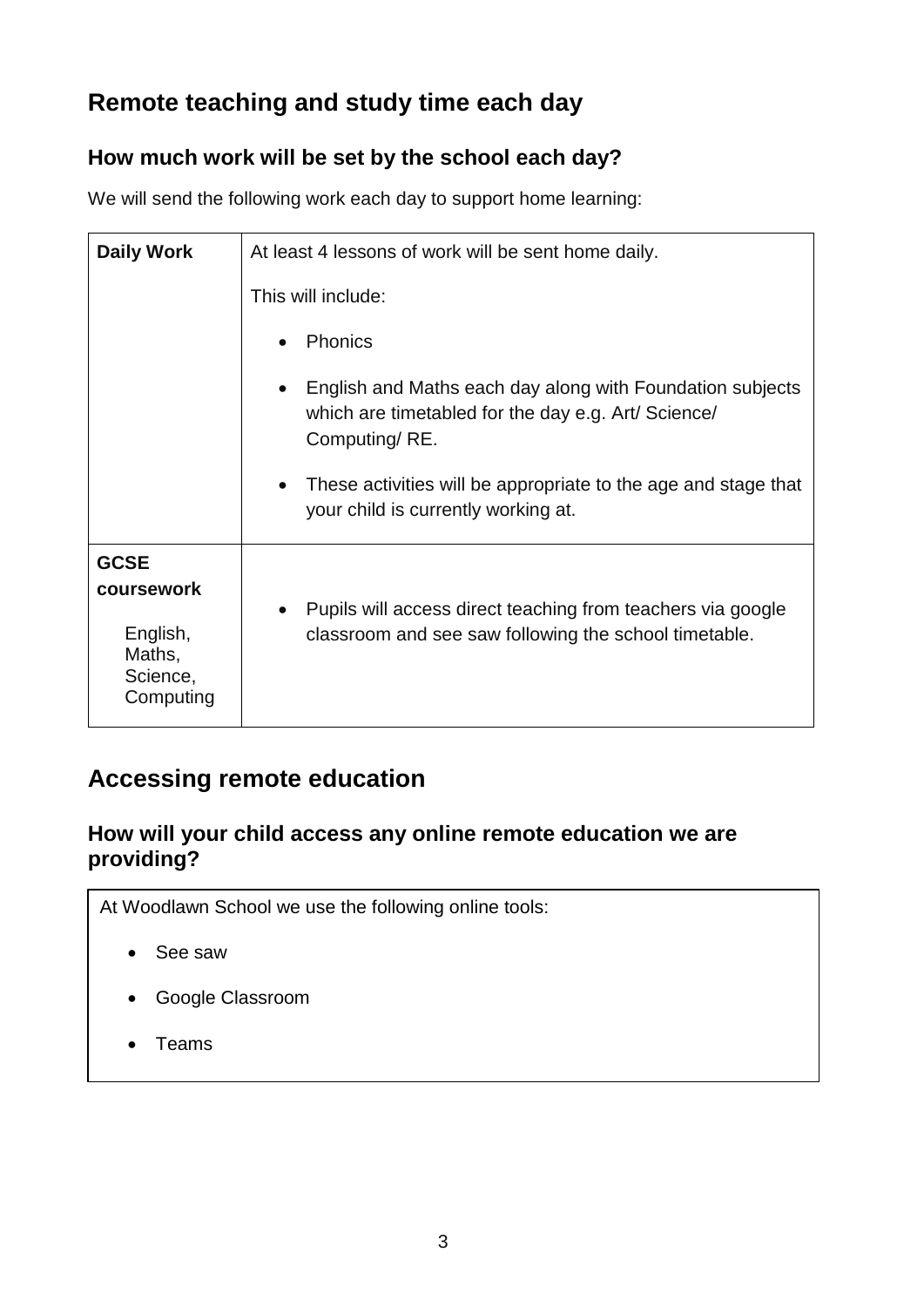## **If your child does not have digital or online access at home, we will support them to access remote education as follows:**

- Please contact school on 0191 643 2590 to speak to Megan Rowe to discuss the loan of I.T equipment to support home learning.
- Some families may be struggling with their home internet access.
- A link to this is below & a full user guide is there for the parents/students to run through to get this setup.

[https://www.businessdirect.bt.com/sectors/education/free-wi-fi/?Referre](https://www.businessdirect.bt.com/sectors/education/free-wi-fi/?ReferrerID=BTBD&utm_source=bt+business&utm_medium=press+release&utm_campaign=EDU_Free_Wifi_Home_Learning&utm_content=BTBD)[rID=BTBD&utm\\_source=bt+business&utm\\_medium=press+release&utm\\_cam](https://www.businessdirect.bt.com/sectors/education/free-wi-fi/?ReferrerID=BTBD&utm_source=bt+business&utm_medium=press+release&utm_campaign=EDU_Free_Wifi_Home_Learning&utm_content=BTBD)[paign=EDU\\_Free\\_Wifi\\_Home\\_Learning&utm\\_content=BTBD](https://www.businessdirect.bt.com/sectors/education/free-wi-fi/?ReferrerID=BTBD&utm_source=bt+business&utm_medium=press+release&utm_campaign=EDU_Free_Wifi_Home_Learning&utm_content=BTBD)

- To access this internet support the family must live in North Tyneside.
- Resources and hard copies of school work can be sent out in the post or collected from school.
- Completed work can be shared via see saw, photographed and emailed or sent to school.

### **How will your child be taught remotely?**

We use a combination of the following approaches to teach pupils remotely:

Some examples of remote teaching approaches:

- Live teaching (online lessons using google classrooms) GCSE lessons English, Maths, Science, Computing.
- Recorded teaching (e.g. Oak National Academy lessons, video/audio recordings made by teachers)

Printed paper packs produced by teachers (e.g. workbooks, worksheets)

- Textbooks and reading books pupils have at home
- Commercially available websites supporting the teaching of specific subjects or areas, including video clips or sequences e.g. BBC Bitesize, My maths.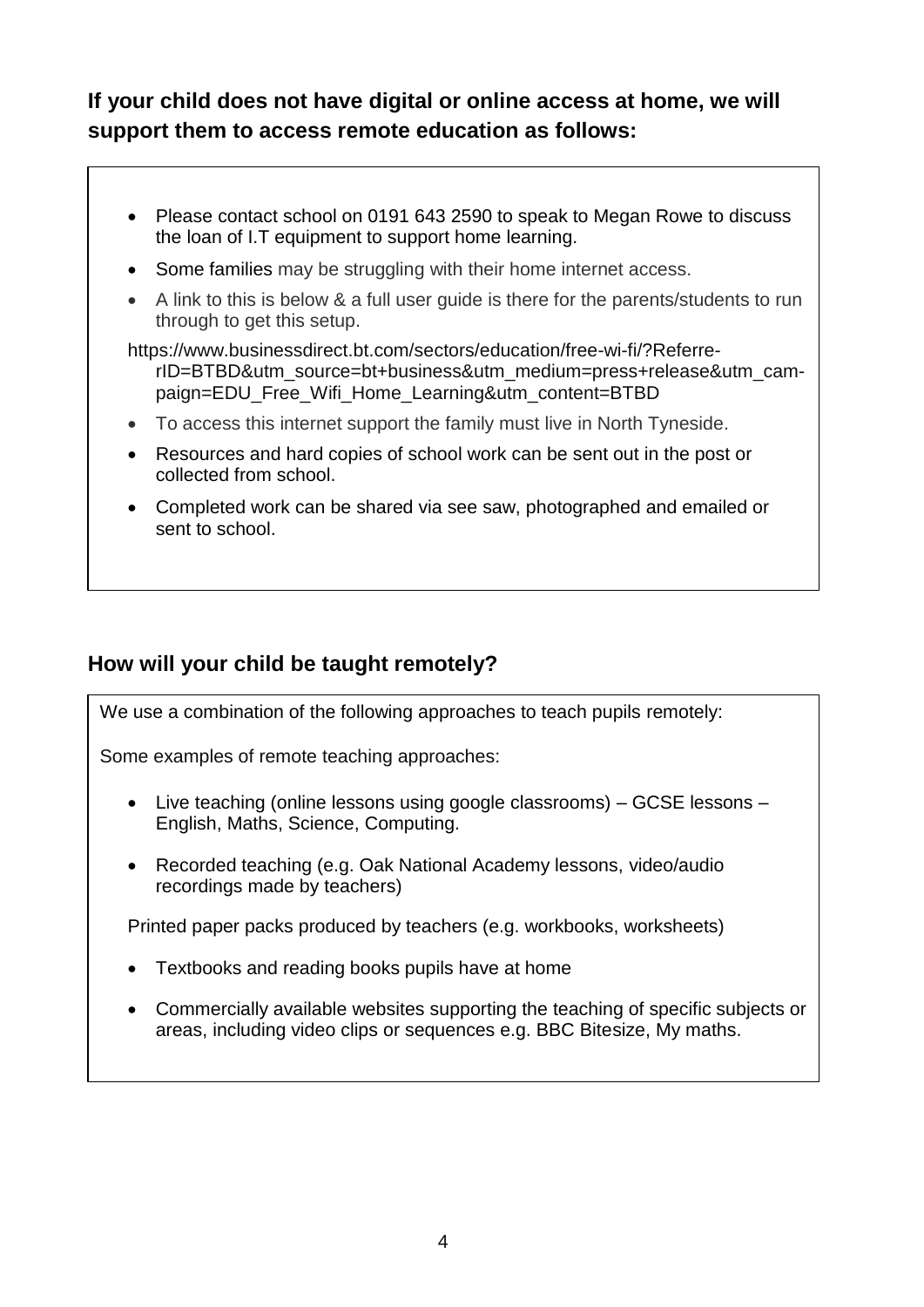## **Engagement and feedback**

#### **These are our expectations for your child's engagement and the support that you as parents and carers should provide at home.**

#### **Feedback**

- School staff will give feedback on work completed via see saw on return of work.
- Setting routines while at home will support your child's learning.

#### **How will you check whether my child is engaging with their work and how will I be informed if there are concerns?**

#### **Engagement**

- Pupil's engagement is monitored daily, class staff communicate daily via see saw. Weekly phone calls with parents to discuss any concerns or problems.
- We will communicate at least weekly via phone calls to support engagement.

#### **How we will assess your child's work and progress.**

Feedback can take many forms and may not always mean extensive written comments for individual children. For example, whole-class feedback or quizzes marked automatically via digital platforms are also valid and effective methods, amongst many others. Our approach to feeding back on pupil work is as follows:

#### **Marking and progress**

- We will give feedback via See saw comments on the piece of work completed.
- How often? On return of the piece of work.